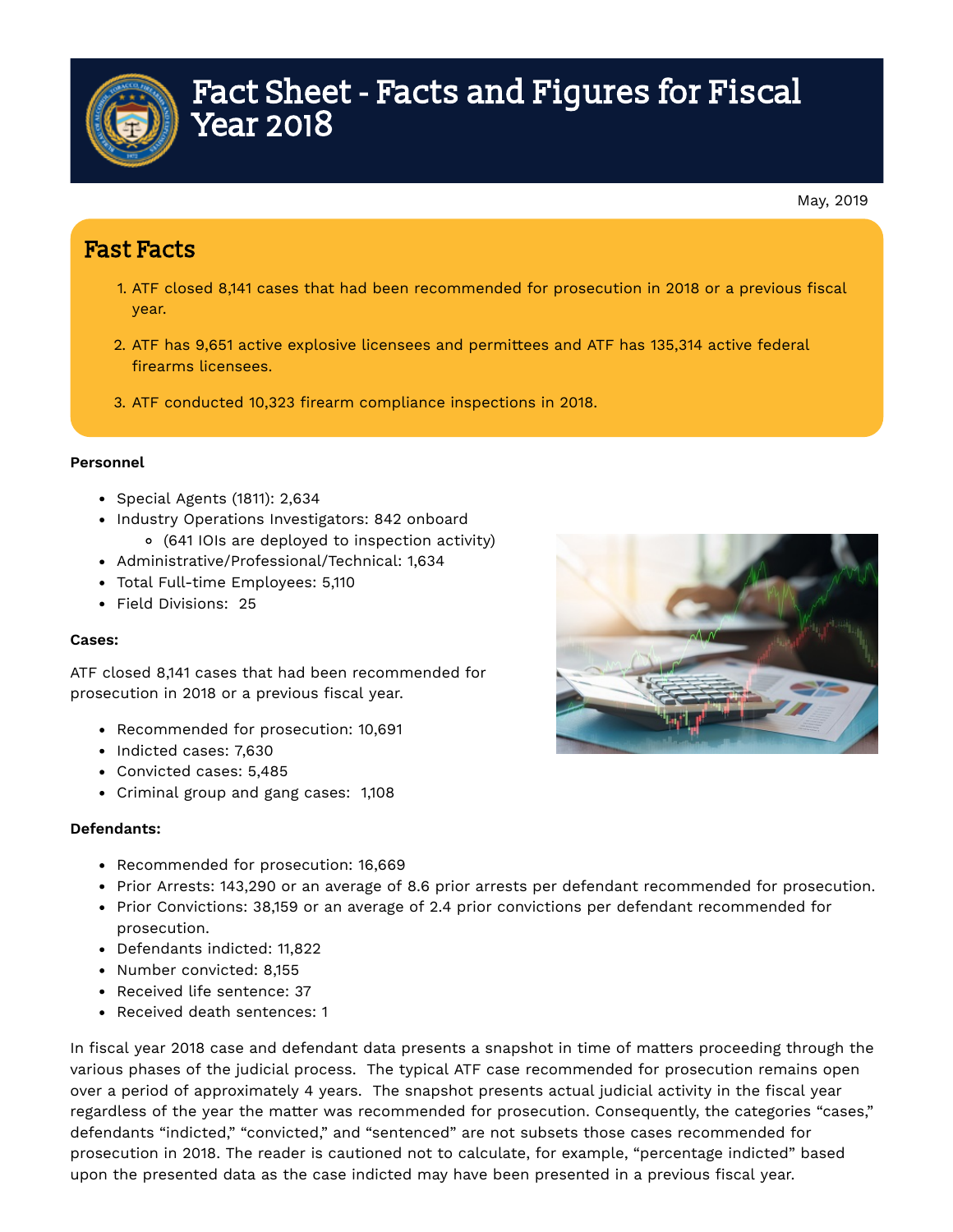#### **Initiated** criminal investigations to these specific areas:

- Number of firearms cases: 35,839
- Number of arson cases: 1,932
- Number of explosives cases: 1,103
- Number of alcohol and tobacco cases: 67

#### **Firearms Licensees:**

ATF has 135,314 active Federal Firearms Licensees (FFL)

- Type 01-Dealer: 56,460
- Type 02-Pawnbroker: 7,674
- Type 03-Collector: 54,228
- Type 06-Manufacturer of Ammunition: 2,157
- Type 07-Manufacturer of Firearms: 12,889
- Type 08-Importer: 1,164
- Type 09-Dealer of Destructive Devices: 108
- Type 10-Manufacturer of Destructive Devices: 388
- Type 11-Importer of Destructive Devices: 246

#### **Inspections:**

ATF conducted the following firearm compliance inspections: 10,323 Firearms compliance inspections resulted in the following recommendations [1]:

- No violations: 4,379 (42.42%)
- Report of violations: 1,834 (17.77%)
- Warning letter: 1,088 (10.54%)
- Warning conference: 371 (3.59%)
- Surrendered in lieu of revocations: 34 (0.33%)
- Revocations/Denials: 49 (0.47%)
- Other (out of business, etc.): 2,568 (24.88%)

#### **Most frequently cited violations:**

- Transferee did not properly complete Section A, F 4473 27 CFR 124(c)(1)
- Failure to timely record entries in bound record (Acquisition and Disposition Book) 27 CFR 478.125e
- Failure to complete forms as indicated in instructions (this violation is often cited when the licensee failed to properly complete a form, but there is not a separate regulatory citation addressing the omitted or mis-documented item) - 27 CFR 478.21 (a)-(b)
- Licensee did not record on F 4473 the date on which NICS was contacted 27 CFR478.124 (c)(3)(iv)
- Licensee did not sign and date  $F$  4473 27 CFR 478.124 (c)(5)
- Licensee failed to obtain and/or document purchaser's Identification document 27 CFR 478.124(c)(3) (i)
- Licensee failed to report multiple handgun sales 27 CFR 478.126a
- Licensee failed to properly identify firearm on F 4473 27 CFR 124(c)(4)
- Licensee failed to contact NICS and wait stipulated time prior to transfer of firearm 27 CFR 478.102(a)
- Licensee failed to record the type, model, caliber or gauge, and serial number of each complete firearm manufactured or otherwise acquired - 27 CFR 478.123(a)

#### **Number of rearms inventory discrepancies found during compliance inspections:**

- Initial discrepancies: 1,163,980
- Final discrepancies (after reconciliation): 15,461

### **Firearms application inspections conducted: 11,893**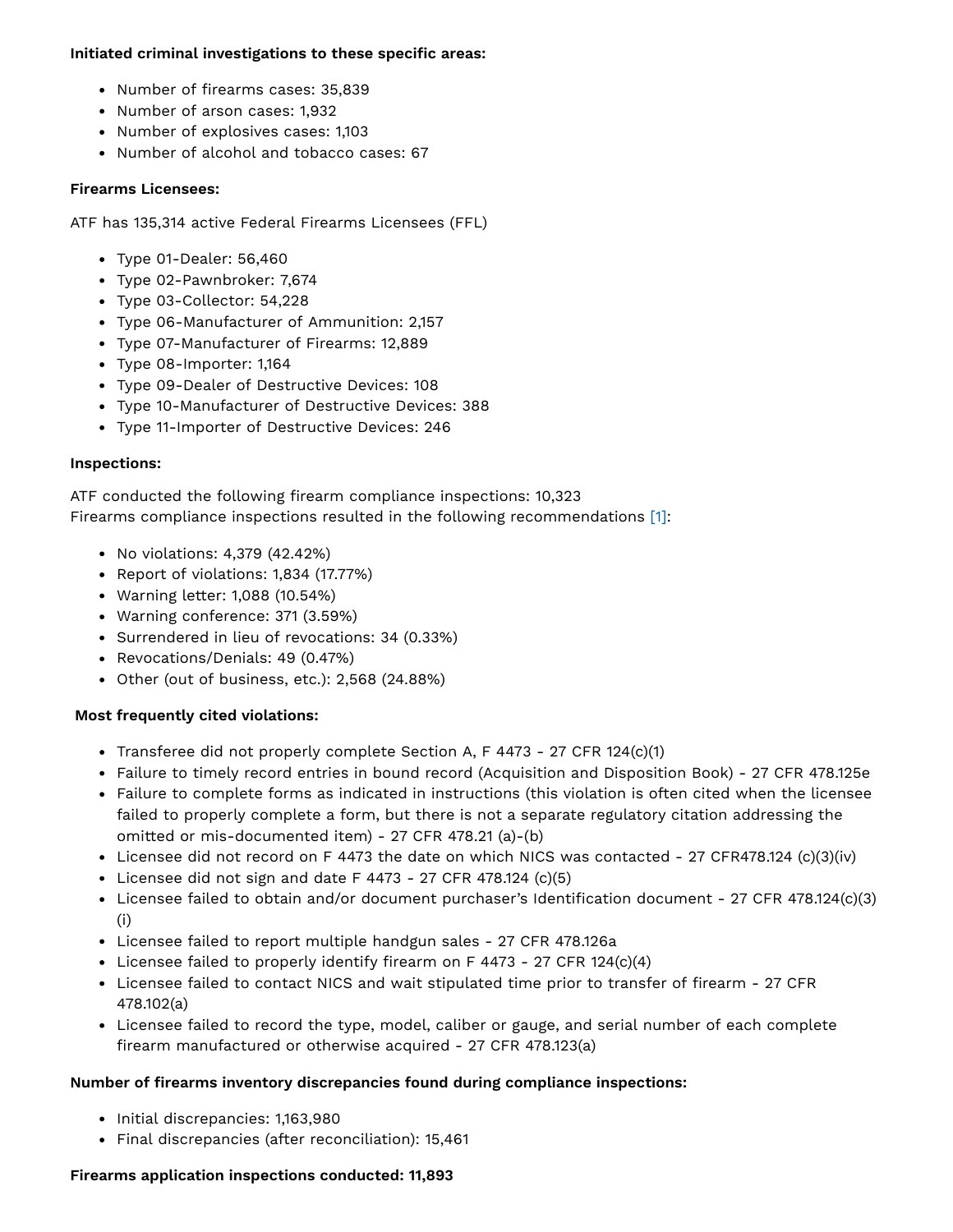- 9,550 approved
- 2,343 denied, abandoned, withdrawn

#### **Explosives Licensees:**

ATF has 9,651 active Federal Explosives License and Permits (FEL/P)

- Manufacturers: 2,174
- Importers: 529
- Dealers: 466
- Dealer in black powder: 392
- Limited permit: 79
- User: 6,011

#### **Most frequent cited violations:**

- Explosives compliance inspections conducted: 4,573
- Explosives application inspections conducted: 979

#### **Explosive compliance inspections resulted in the following recommendations:**

- No violations: 3,247 (71.1%)
- Report of violations: 222 (4.9%)
- Warning letter: 180 (3.9%)
- Warning conference: 52 (1.1%)
- Revocations sought: 14 (0.3%)
- Other (Out of Business, etc.): 854 (18.7%)

#### **Most frequent cited violations:**

- 27 CFR 555.127 Failure to maintain an accurate Daily Summary of Magazine Transactions
- 27 CFR 555.215 Failure to comply with House Keeping Guidelines
- 27 CFR 555.29 Failure to comply with Storage requirements.
- 27 CFR 555.57(b) Failure to timely notify the following changes: Responsible Persons, and Employee Possessors
- 27 CFR 555.125(b)(3) Records Maintained by Permittees Failure to enter required information (Date of Acquisition, Name/Brand of Manufacturer, ID marks, etc.)

#### **Imports and National Firearms Act (NFA):**

- NFA registration applications (and transfer applications): 339,278
- NFA registrations processed (total weapons): 1,422,353
- NFA making and transfer tax collected: \$33,371,970
- NFA special occupation tax collected: \$6,753,004
- Imports Form 6 non-immigrant alien processed: 9,267
- Imports Form 6 processed: 7,779
- Total import permit applications: 17,505

All taxes collected for NFA goes to the general fund of the U.S. Treasury Department.

#### **Tracing**

ATF's National Tracing Center (NTC) is the only organization authorized to trace U.S. and foreign manufactured firearms for international, Federal, State and local law enforcement agencies. NTC provides critical information that helps domestic and international law enforcement agencies solve firearms crimes, detect firearms trafficking, and track the intrastate, interstate, and international movement of crime guns.

• NTC processed more than 440,000 trace requests